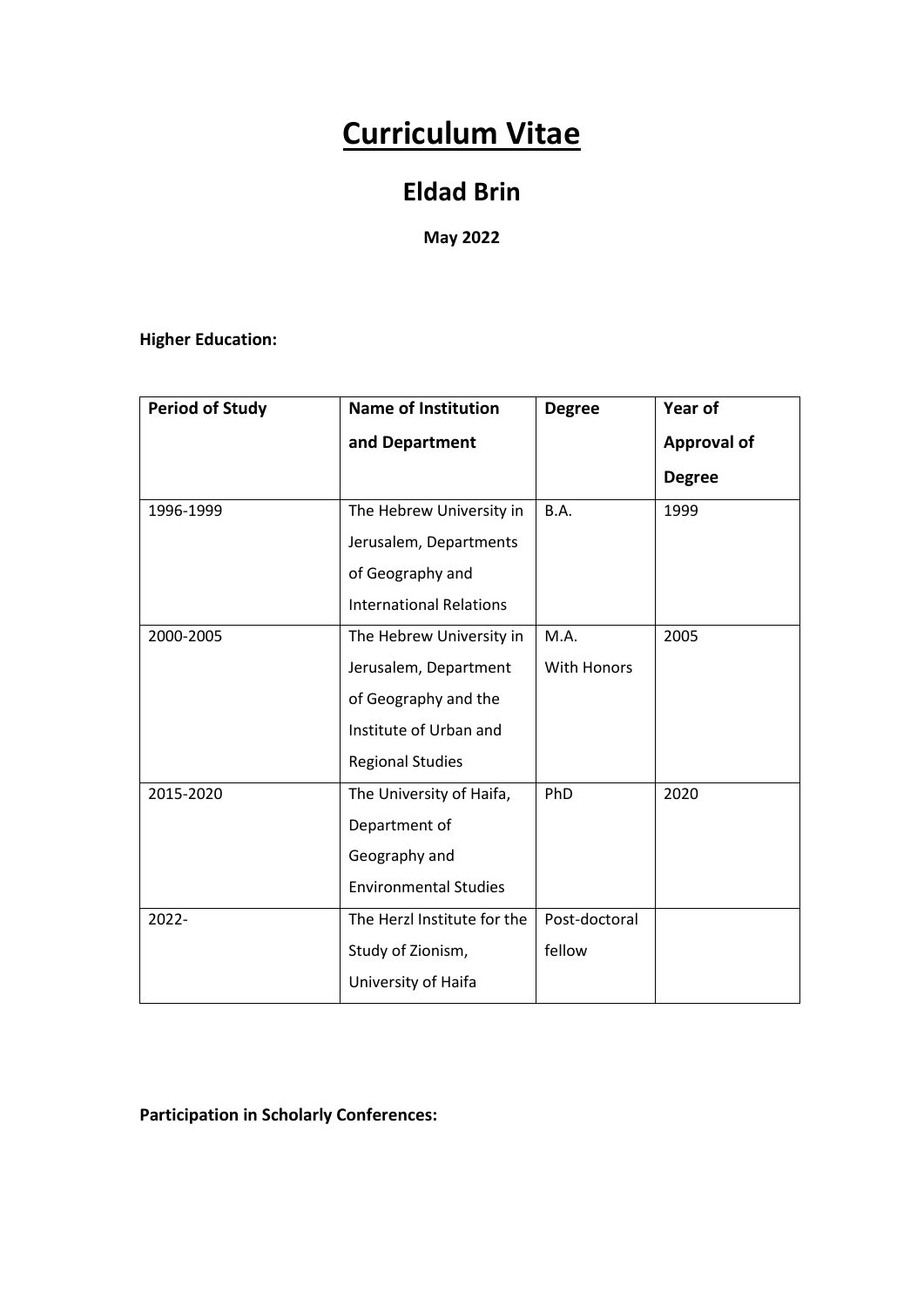| Date             | Name of Conference,                | <b>Subject of Lecture/Discussion</b>                |  |
|------------------|------------------------------------|-----------------------------------------------------|--|
|                  | <b>Place of Conference</b>         |                                                     |  |
| 1 January 2006   | The 47 <sup>th</sup> Annual        | "The Post-1967 Jerusalem Economy:                   |  |
|                  | Conference of the                  | Development in the Context of a City in Conflict"   |  |
|                  | Israeli Geographical               |                                                     |  |
|                  | Society, Jerusalem                 |                                                     |  |
| 13 May 2006      | Conference held at the             | "The 'Re-Capitalization of Jerusalem: Impact on     |  |
|                  | Georg Simmel Center                | Urban Planning and Urban Structure"                 |  |
|                  | for Metropolitan                   |                                                     |  |
|                  | Studies, Humboldt                  |                                                     |  |
|                  | University of Berlin               |                                                     |  |
| 8 August 2017    | The 17th World                     | "The Re-Populating of Israeli Jerusalem and the     |  |
|                  | Congress of Jewish                 | Housing of its Residents, 1948-1967: Security       |  |
|                  | Studies, the Hebrew                | Aspects"                                            |  |
|                  | University of Jerusalem            |                                                     |  |
| 17 December 2017 | The 58 <sup>th</sup> Conference of | "The Re-Populating of Israeli Jerusalem and the     |  |
|                  | the Israeli                        | Housing of its Residents, 1948-1967: Security       |  |
|                  | Geographical Society,              | Aspects"                                            |  |
|                  | Be'er Sheva                        |                                                     |  |
| 18 December 2017 | The 58 <sup>th</sup> Conference of | "The Political, the Elitist and the Unmaterialized: |  |
|                  | the Israeli                        | On Three Unknown Ma'abarot in Jerusalem"            |  |
|                  | Geographical Society,              |                                                     |  |
|                  | Be'er Sheva                        |                                                     |  |
| 15 February 2018 | Military and                       | "The Impact of Security Considerations on the       |  |
|                  | Postmilitary                       | Residential Map in Physically-Divided Cities: The   |  |
|                  | Landscapes                         | Case of Israeli Jerusalem, 1948-1967"               |  |
|                  | conference, Prague                 |                                                     |  |
| 24 May 2018      | The 1 <sup>st</sup> Conference on  | "The Political, the Elitist and the Unmaterialized: |  |
|                  | ma'abarot, Ben-Zvi                 | On Three Unknown Ma'abarot in Jerusalem"            |  |
|                  | Institute, Jerusalem               |                                                     |  |
| 26 June 2018     | 34 <sup>th</sup> Annual Conference | "The Military Effect on the Urban Development of    |  |
|                  | of the Association for             | Israeli Jerusalem, 1948-1967" (with Prof. Arnon     |  |
|                  | Israel Studies,                    | Golan)                                              |  |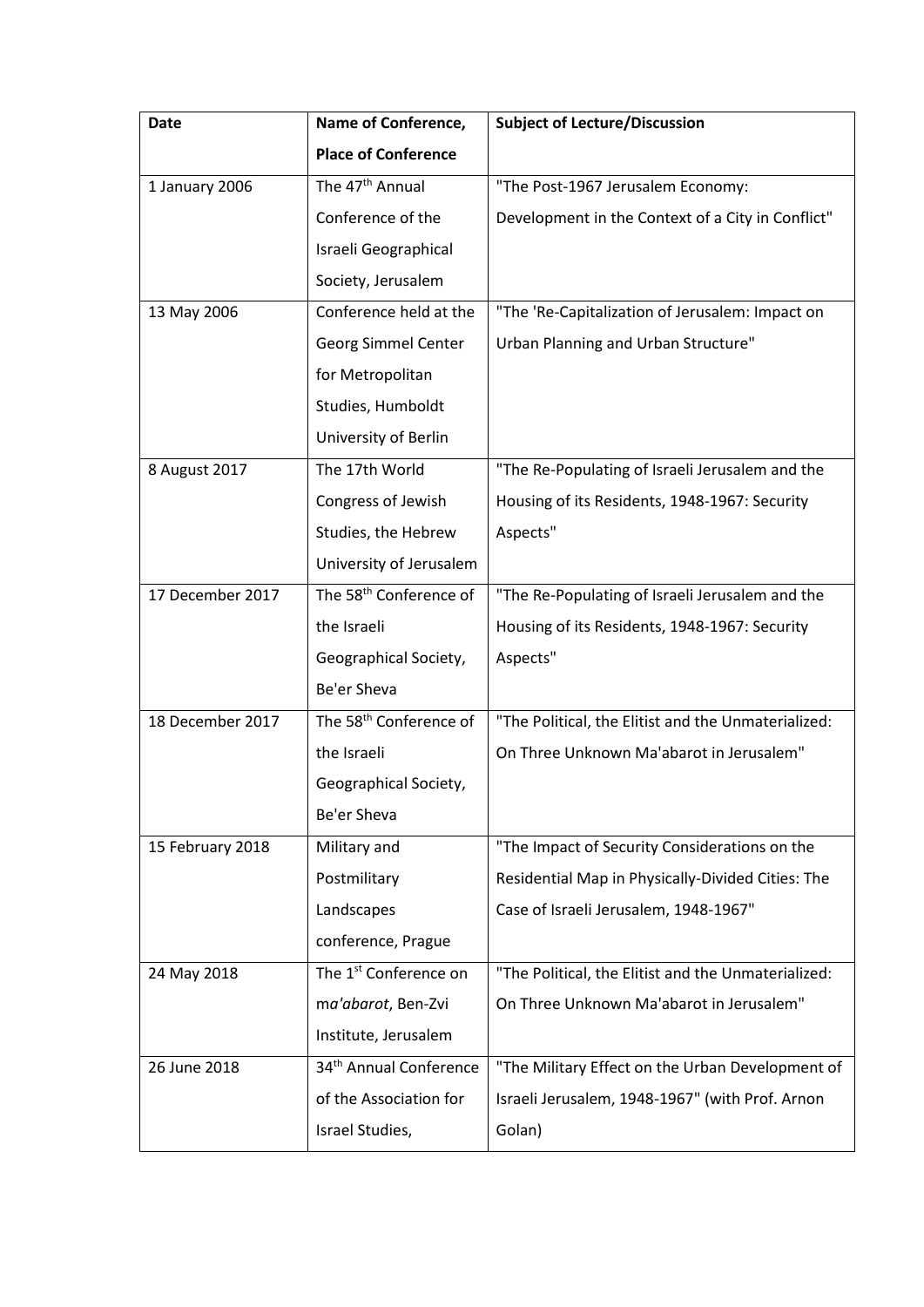|                  | University of California,          |                                                    |  |
|------------------|------------------------------------|----------------------------------------------------|--|
|                  | Berkeley                           |                                                    |  |
| 5 July 2018      | The 4th 'Jerusalem                 | "To Increase or to Contain? The Repopulation of    |  |
|                  | Days' Conference, Ben-             | Israeli Jerusalem, 1948-1967"                      |  |
|                  | Zvi Institute, Jerusalem           |                                                    |  |
| 9 December 2018  | The 59th Conference                | "To Increase or to Contain? The Repopulation of    |  |
|                  | of the Israeli                     | Israeli Jerusalem, 1948-1967"                      |  |
|                  | Geographical Society,              |                                                    |  |
|                  | Bar Ilan University                |                                                    |  |
| 10 December 2018 | The 59th Conference                | "From 'Beit Mazmil' to 'Kiryat HaYovel' - the      |  |
|                  | of the Israeli                     | naming of a Jerusalem Neighborhood as a            |  |
|                  | Geographical Society,              | Reflection of Political Power Relations"           |  |
|                  | Bar Ilan University                |                                                    |  |
| 10 March 2019    | The 11 <sup>th</sup> Conference of | "To Increase or to Contain? The Repopulation of    |  |
|                  | the JNF Chair at Bar-              | Israeli Jerusalem, 1948-1967"                      |  |
|                  | Ilan University                    |                                                    |  |
| 2 April 2019     | Symposium held by the              | "The Battles Surrounding the Re-Populating of      |  |
|                  | Old Yishuv Court                   | Jerusalem Following the War of Independence"       |  |
|                  | Museum and the                     |                                                    |  |
|                  | Jerusalem City Archive,            |                                                    |  |
|                  | Jerusalem                          |                                                    |  |
| 28 June 2019     | The 13 <sup>th</sup> International | "The Interface Between the Civilian and the        |  |
|                  | Conference on Military             | Military on the Israeli Side of the Divided        |  |
|                  | Geosciences, Padova                | Jerusalem, 1948-1967"                              |  |
| 29 December 2019 | The 60 <sup>th</sup> Annual        | "Politics, Security, Economy or Planning Fixation: |  |
|                  | Meeting of the Israeli             | Addressing the Low Density in the Gonen Quarter    |  |
|                  | Geographical Society,              | of Jerusalem"                                      |  |
|                  | Haifa                              |                                                    |  |
| 25 May 2020      | The 3 <sup>rd</sup> conference on  | "One step westward: from the Talpiot ma'abara      |  |
|                  | ma'abarot, Ben-Zvi                 | to the Qatamonim housing project" (delivered       |  |
|                  | Institute, Jerusalem               | online)                                            |  |
| 2 July 2020      | The 5th 'Jerusalem                 | "Four states, one space: North Jerusalem from the  |  |
|                  | Days' Conference, Ben-             | late Ottoman period to the present time"           |  |
|                  | Zvi Institue, Jerusalem            | (delivered online)                                 |  |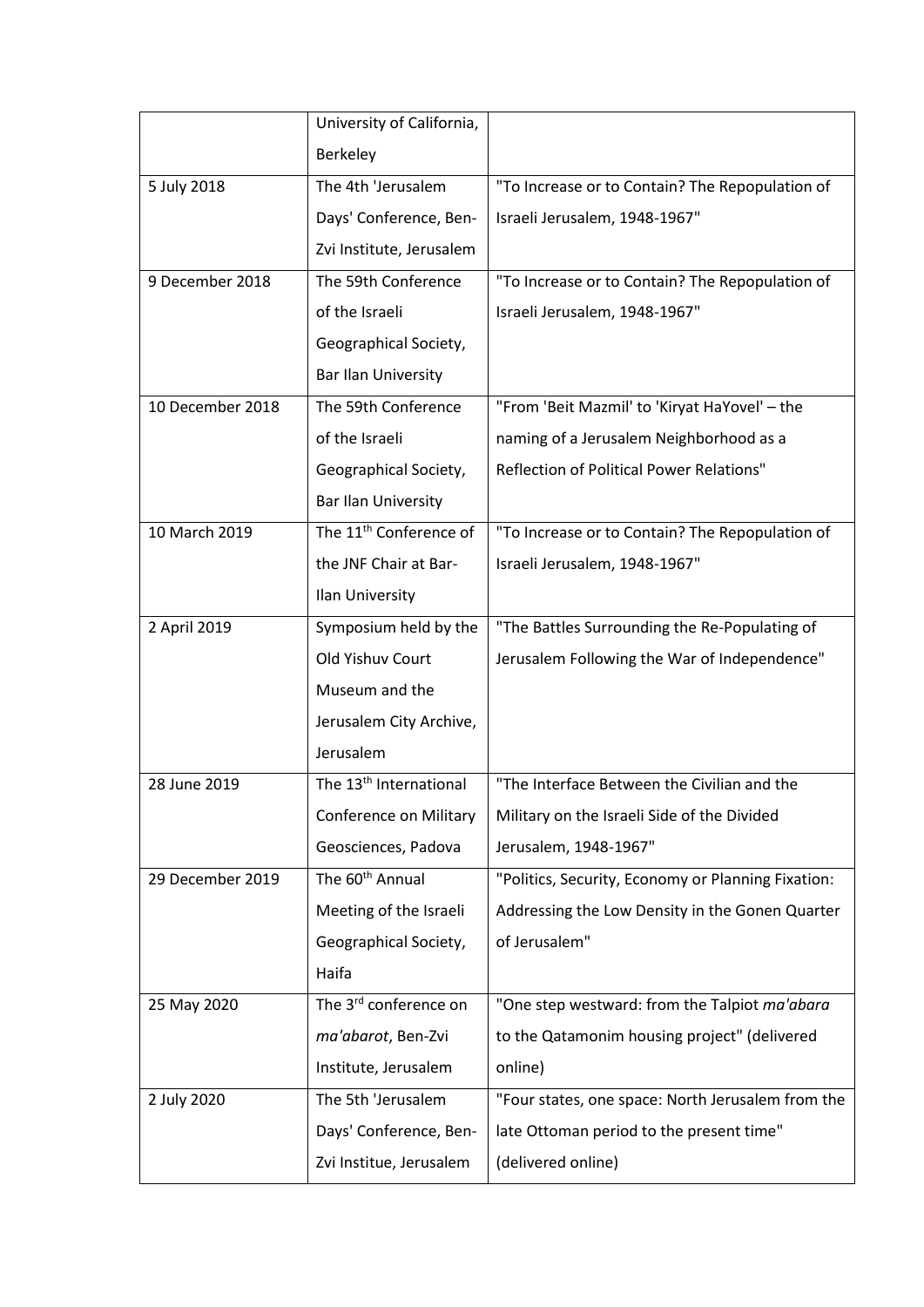| 7-9 June 2021     | 37 <sup>th</sup> Annual Conference | "Containment Amid Suspicion: Israeli Authorities           |
|-------------------|------------------------------------|------------------------------------------------------------|
|                   | of the Association for             | and the Israeli Side of Bet Tzafafa, 1949-1967"            |
|                   | Israel Studies, Urbana-            | (delivered online)                                         |
|                   | Champaign, Illinois                |                                                            |
| 11 July 2021      | "Jews, Arabs and                   | "The Refugees of the Jewish Quarter and Their              |
|                   | British in the Jewish              | Struggle to Remain in Qatamon" (delivered                  |
|                   | Quarter in 1948",                  | online)                                                    |
|                   | Symposium held by the              |                                                            |
|                   | Center for the Study of            |                                                            |
|                   | Relations between                  |                                                            |
|                   | Jews, Christians and               |                                                            |
|                   | Muslims at the Open                |                                                            |
|                   | University of Israel               |                                                            |
| 16-20 August 2021 | The 34 <sup>th</sup> Congress of   | "An unknown, early 1920S model of Jerusalem as             |
|                   | the International                  | indicator of British planning visions towards the          |
|                   | Geographical Union,                | Holy City" (abstract accepted, presentation not            |
|                   | <b>Istanbul University</b>         | given)                                                     |
| 28 October 2021   | The 1 <sup>st</sup> Urban Studies  | "The populating of the city and residential                |
|                   | Community IL                       | construction as a security and political act: Israeli      |
|                   | conference, Tel Aviv               | Jerusalem 1948-1967"                                       |
|                   | University                         |                                                            |
| 5-6 December 2021 | The 61st Conference of             | "An Unknown Model of Jerusalem from the                    |
|                   | the Israeli                        | 1920s" (abstract accepted)                                 |
|                   | Geographical Society,              |                                                            |
|                   | <b>Tel Hai College</b>             |                                                            |
| 27-29 June 2022   | 38th Annual                        | "Extolled but Excluded: Housing Demobilized                |
|                   | Conference of the                  | Soldiers of the 1948 War in Jerusalem as a Case            |
|                   | Association for Israel             | Study in the Formation of Power Relations in Early         |
|                   | <b>Studies</b>                     | Statehood Israel" (abstract accepted)                      |
| 14-14 September   | The 6 <sup>th</sup> Kinneret       | "Disputes between Central Command and the 16 <sup>th</sup> |
| 2022              | Conference on Army-                | Regiment on Issues Pertaining to the Populating of         |
|                   | Society in Israel                  | Israeli Jerusalem and the Housing of its Residents,        |
|                   |                                    |                                                            |
|                   | Studies, Kinneret                  | 1948-1967" (abstract accepted)                             |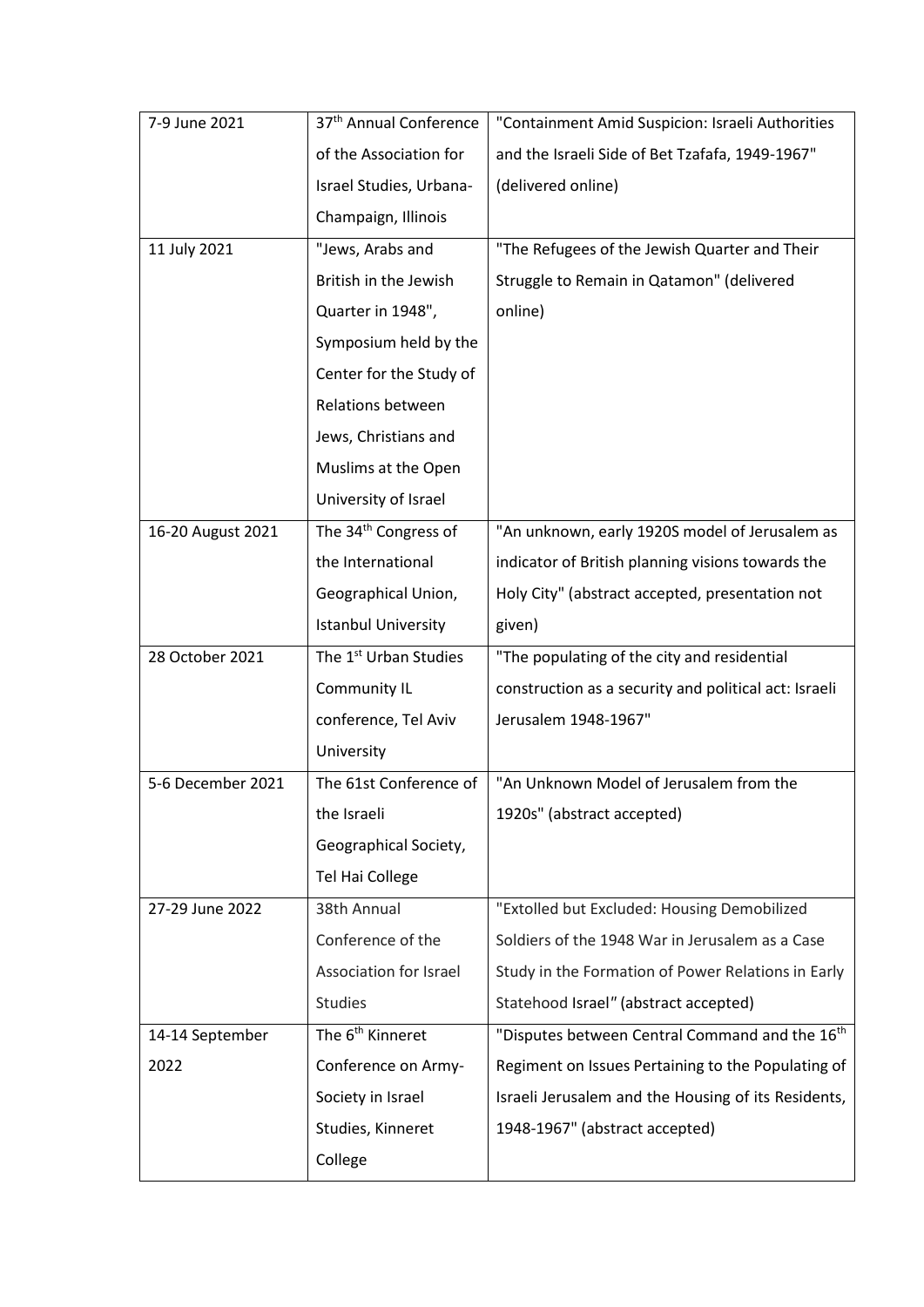#### **Workshops:**

| Year      | <b>Workshop Title</b> | Institution/               | <b>Supervisor</b>        |
|-----------|-----------------------|----------------------------|--------------------------|
|           |                       | <b>Department</b>          |                          |
| 2018      | Doctoral and post-    | The Ben-Zvi Institute,     | Dr Yaron Belslav         |
|           | doctoral students     | Jerusalem                  |                          |
|           | of historical         |                            |                          |
|           | geography             |                            |                          |
| 2020-2022 | The Young             | The Chaim Weizmann         | Dr Elia Etkin            |
|           | <b>Scholars Forum</b> | Institute for the Study    |                          |
|           |                       | of Zionism and Israel,     |                          |
|           |                       | <b>Tel Aviv University</b> |                          |
| 2020-2021 | The Gottlieb          | Jewish Bourgeoisie in      | Prof. Deborah Bernstein, |
|           | Shumacher             | the Land of                | Prof. Oded Heilbronner   |
|           | Institute at the      | Israel/Palestine and       | and Dr Anat Kidron       |
|           | University of Haifa   | the Middle East from       |                          |
|           | and the Ben-Zvi       | Late 19th Century to       | (Postponed due to        |
|           | Institute,            | Mid-20th Century           | Covid19)                 |
|           | Jerusalem             |                            |                          |

#### **Grants and Scholarships:**

- 1. HU Department of Geography Grant for achievements (2002)
- 2. Jerusalem Municipality Grant for M.A. thesis (2004)
- 3. National Lottery and the Sapir Foundation Scholarship for M.A. thesis dealing with local governance related issues (2004)
- 4. Scholarship awarded by the Herzl Institute for the Study of Zionism at the University of Haifa (2017)
- **5.** Scholarship awarded by the Circle of KKL-JNF Fellows, University of Haifa (2017)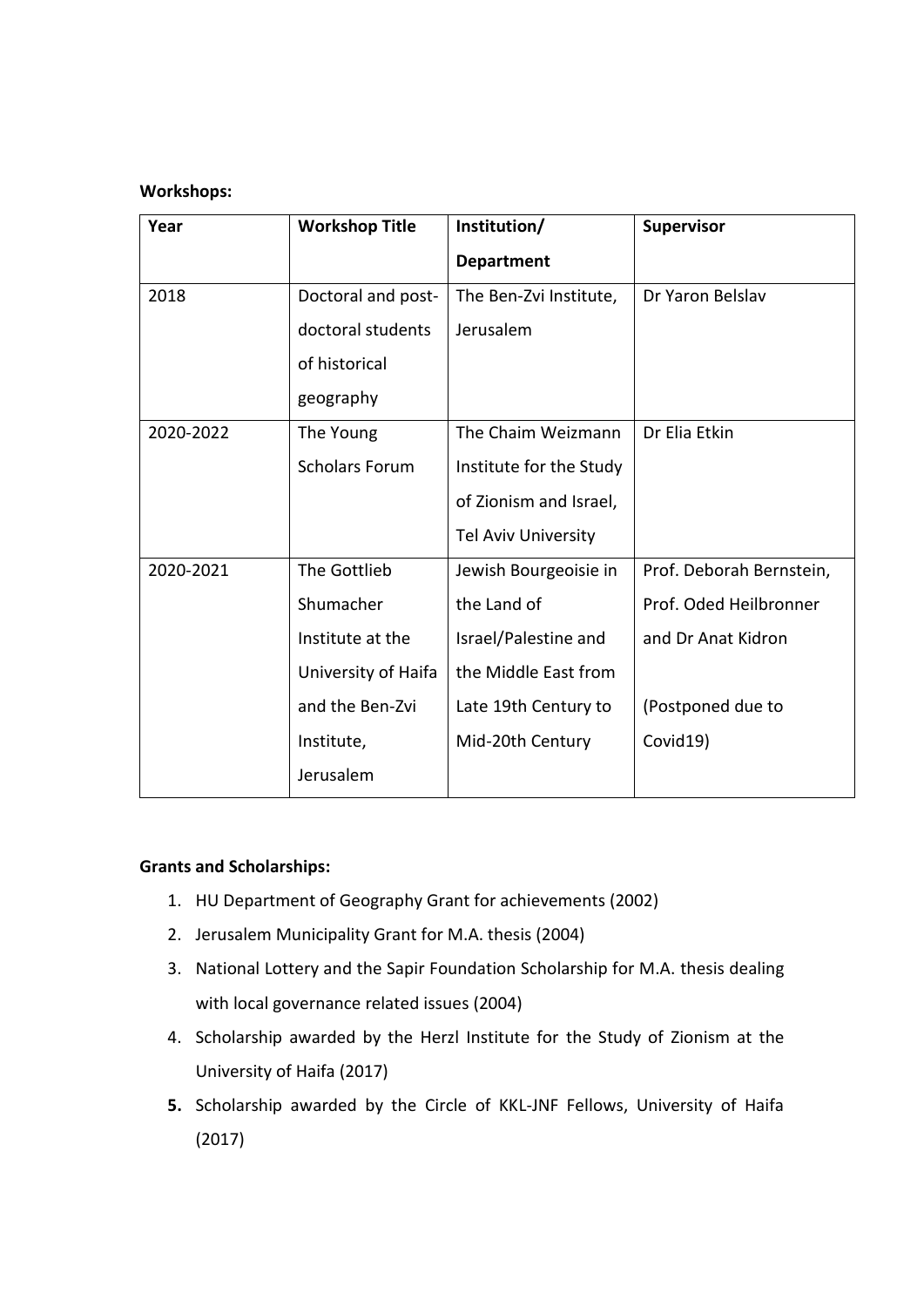6. Post-doctoral scholarship awarded by the Herzl Institute for the Study of Zionism at the University of Haifa (2022)

#### **Teaching experience:**

*- Seeing Space and Contemporary Jerusalem* (with prof. Emily Silverman), undergraduate course, department of geography, The Hebrew University 2021-2022 (2nd semester).

- *From a Divided City to a United City: Jerusalem 1948-1967*, graduate course, the Shechter Institute of Jewish Studies, 2022 (2<sup>nd</sup> semester).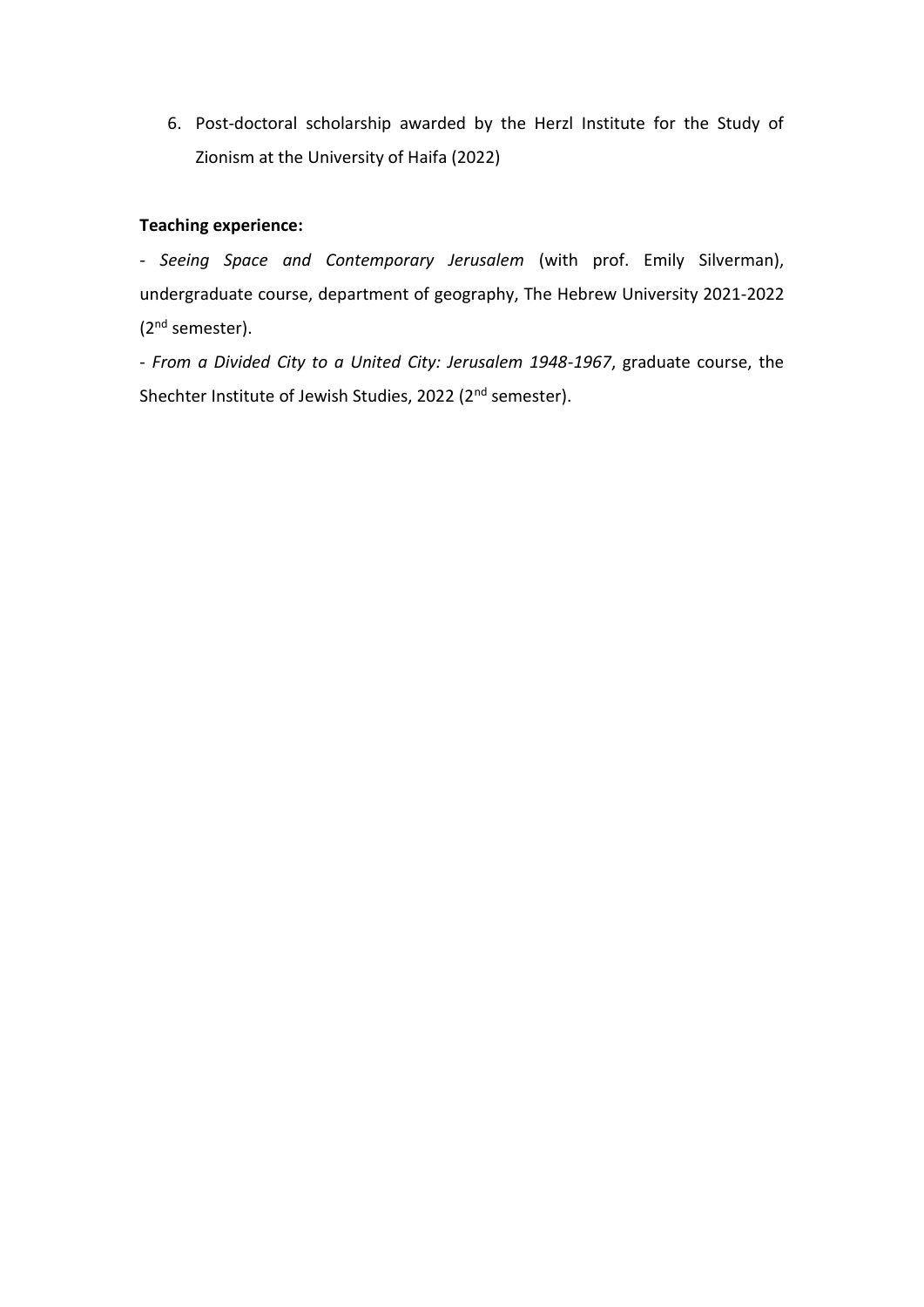## **Publications**

#### **PhD Dissertation**

"The Populating of Jerusalem and the Housing of its Residents, 1948-1967: Spatial, Security and Political Aspects", approved March 2020, 307pp, Hebrew, University of Haifa, supervised by Prof. Arnon Golan.

#### **Articles in Refereed Journals**

Brin, E. (2006). "Politically-Oriented Tourism in Jerusalem", *Tourist Studies*, 6 (3), pp 215-243.

Brin, E. and C. Noy (2010), "The Said and the Unsaid: Performative Guiding in a Jerusalem Neighborhood", *Tourist Studies*, 10 (1), pp 19-34.

Brin, E. (2010), "Part of the Story: A Guided Tour of Old Qatamon", *Jerusalem Quarterly*, 43, pp 53-63.

Brin, E., Charney, I. (2018). "Planning as Political Declaration: Re-appraising the First Israeli Outline Scheme for Jerusalem", *Town Planning Review*, 89 (6), 623-643.

Golan, A., Brin, E. (2021). "Not in the City, nor in the Village: Lower Lifta, 1948-1967", *Cathedra*, 177, 117-140 (Hebrew).

Brin, E., Ortal, N. "An Unknown Scale Model of Jerusalem From the Beginning of the British Mandate Period", *Horizons in Geography* (submitted for publication) (Hebrew).

Brin, E. "The Limits of Symbolic Capital: The Case of Jerusalem's Jewish Quarter Evacuees in Qatamon", *Israel Studies*, 27 (1), 61-83.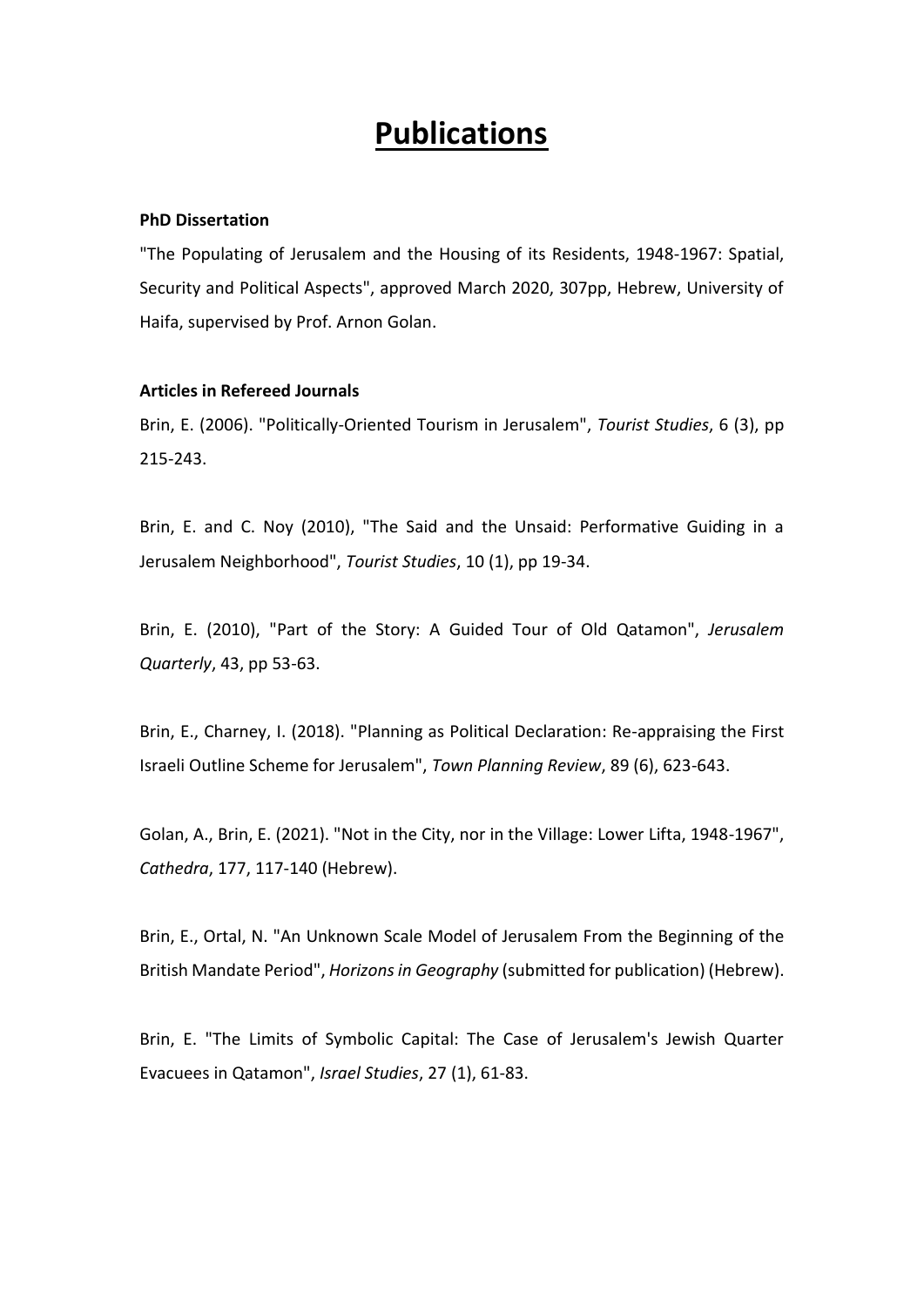Brin, E., Nutkevitch, D. "Divided: The Israeli Section of Bet Safafa, 1949-1967 – Between a Security-oriented and a Civilian-oriented Agenda", *Cathedra* (accepted for publication) (Hebrew).

Brin, E. (2021). "Gateway to the World: The Golden Age of Jerusalem Airport, 1948- 1967", *Jerusalem Quarterly*, 85, 61-80.

Brin, E. "Heroes in Search of Homes: Housing Demobilized Soldiers in Early Statehood Jerusalem" (submitted for publication).

#### **Chapters in Books**

Shachar A., Brin, E. (2005). "Issues of Delimitation and Systems of Municipal Cooperation in the Tel-Aviv Metropolitan Area", in: Nachmias, D. and Menahem, G. (eds.), *Tel-Aviv-Yafo Studies: Social Processes and Public Policy, Volume 3*, Tel Aviv University Press, pp 299-336 (Hebrew).

Brin, E., Golan, A. "The Populating of Jerusalem and the Housing of its Residents, 1949- 1967", in: *The Jerusalem Book*, Jerusalem: The Ben-Zvi Institute (accepted for publication) (Hebrew).

#### **Peer Review**

Suzuki, T. (2012). "[Forming an 'Activism Bubble' in Tourism: Peace Guiding at](http://journals.sagepub.com/doi/full/10.1177/1468797612438457)  [Okinawa's Battle Ruins",](http://journals.sagepub.com/doi/full/10.1177/1468797612438457) *Tourist Studies*, 12 (1), 3-27.

Shepherd, J. (2021). "Exploring a 'unifying approach' to peacebuilding through tourism: The Abrahamic Guiding Fiction in Israel/Palestine", Journal of Sustaianable Tourism, 30 (2-3), 482-499 (submitted as ms JOST-6362 to the *Journal of Sustainable Tourism*, 2020).

"The Yemenites' Village in Silwan – a 'Disappearing Neighborhood' and a Liminal Identity", submitted to *Politika* [Politics], 2022 (Hebrew).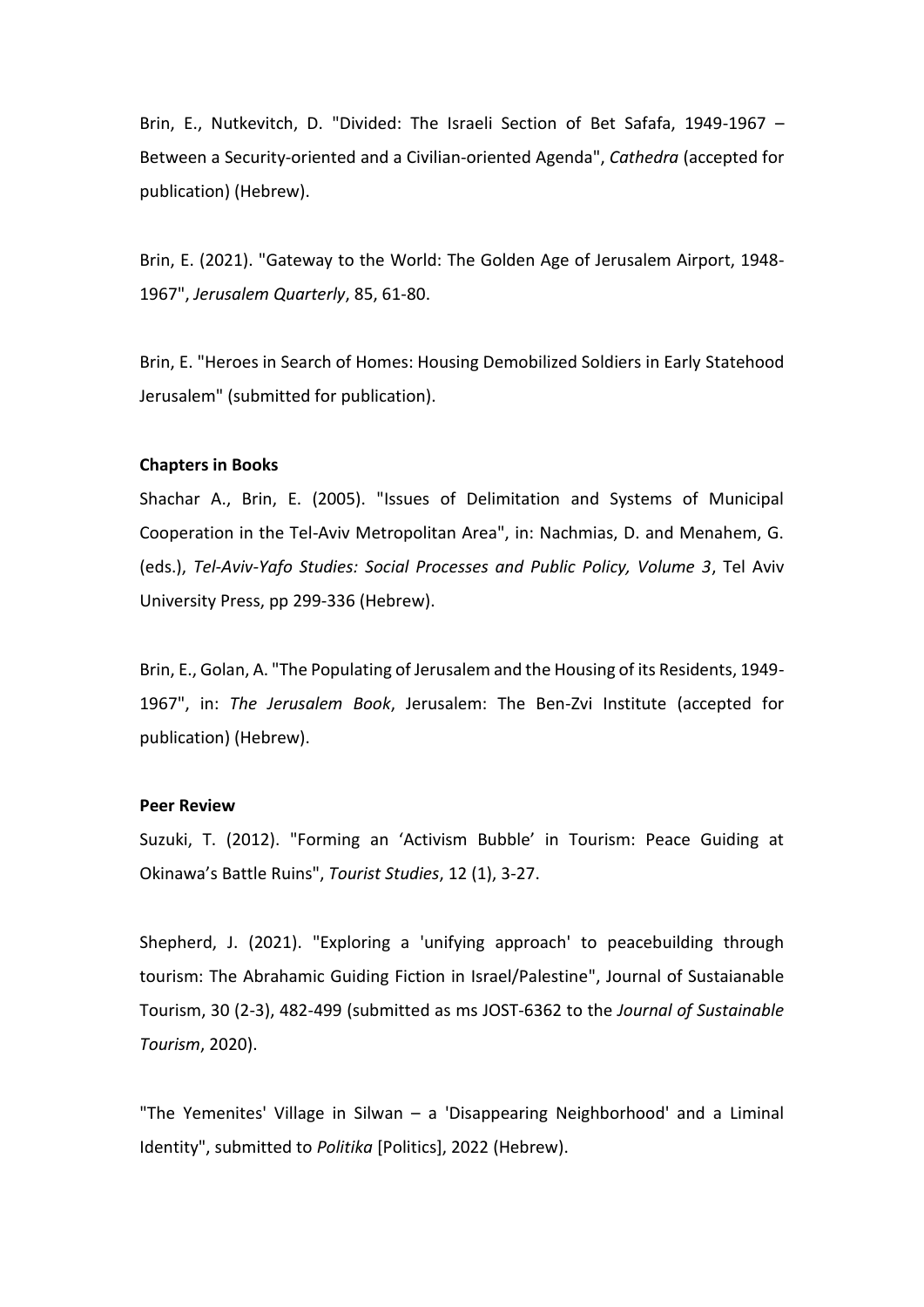#### **Other Publications**

"Shattered Pearl: Notes from a Visit to War-Torn Mostar", *The Jerusalem Post*, 13.9.2009

"Amman's Gotta Do What Amman's Gotta Do", *The Jerusalem Post*, 13.8.2010

"Roughing it in Africa: Crossing Northern Kenya on a Cattle Truck", *The Jerusalem Post*, 26.9.2010

"On the Edge of the Sahara: of Jews, Tuaregs and Al-Qaida in Agadez", *The Jerusalem Post*, 18.2.2011

"A Woman, A War, A Burial: Tracing the Story behind a Forgotten Grave at the Mt Zion Protestant Cemetery", *Et-mol Historical Journal*, 218, pp 34-37 (2011) (Hebrew).

"Bombers Over Jerusalem", *Segula – Israeli History Magazine*, 27, pp 44-47 (2012) (Hebrew).

"The Jews of 'the Ends of the Earth'", *Et-Mol Historical Journal*, 225, pp 2-5 (2012) (Hebrew).

"West Africa: Sailing the Niger River", *Masa Acher Online*, February 2013. (Hebrew).

"A Murder Mystery on Emek-Refa'im", *Et-Mol Historical Journal*, 229, pp 13-16 (2013) (Hebrew).

"Jack the Ripper: the Jerusalem Connection", *Et-Mol Historical Journal*, 238, pp 12-14 (2015) (Hebrew).

"Home Port: Jerusalem", *Et-Mol Historical Journal*, 241, pp 2-4 (2015) (Hebrew).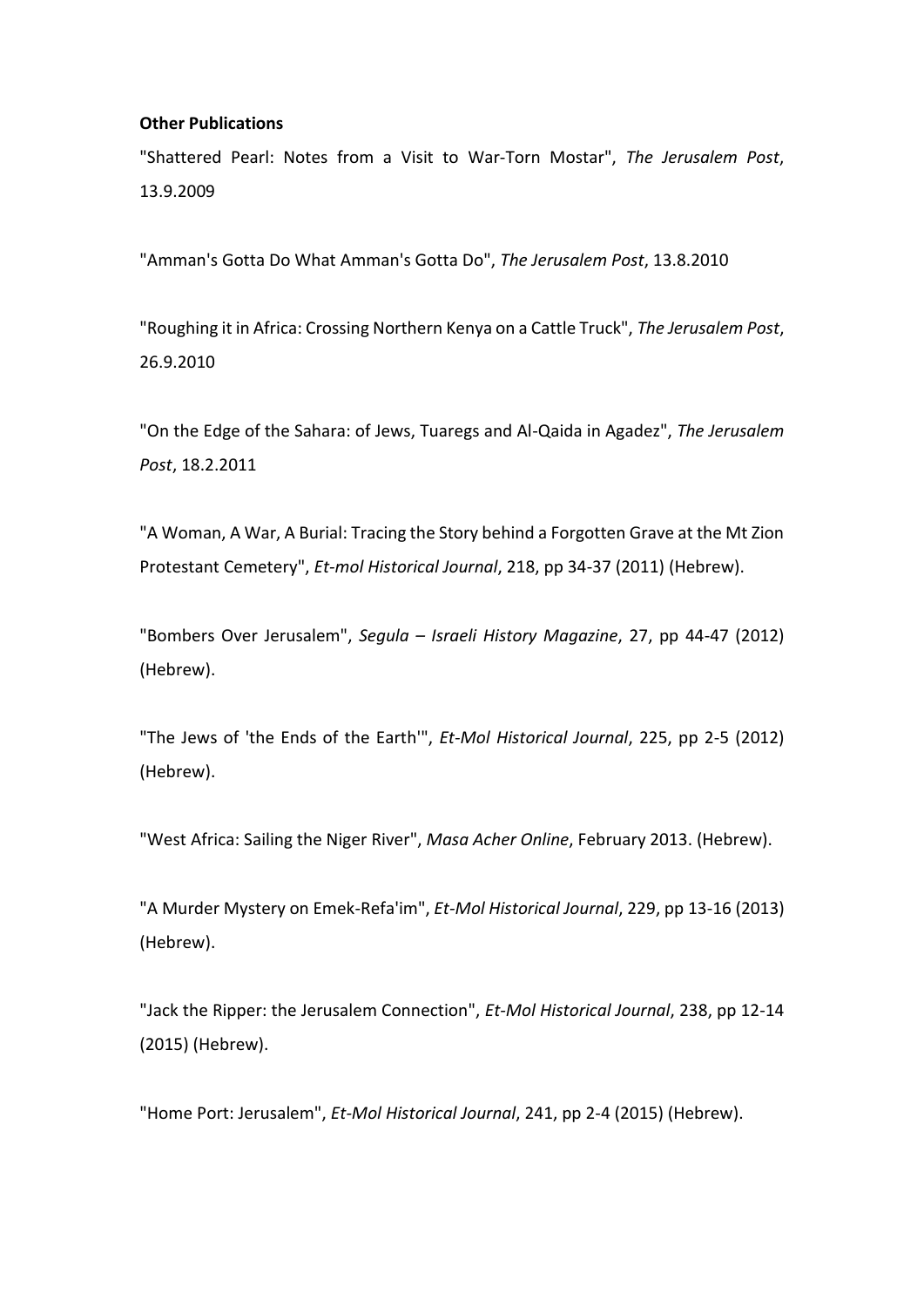"The Worst Capital City on Earth", *Masa Acher travel magazine*, 285, pp 56-63 (2015) (Hebrew).

"Who Would Build a Home for the Emir", *Et-Mol Historical Journal*, 245, pp 18-20 (2016) (Hebrew).

"A Chance Visitor: The Visit of G. B. Shaw to Palestine", *Et-Mol Historical Journal*, 252, pp 29-31 (2017) (Hebrew).

"The 'Northern Lock' Neighborhoods – a Walking Tour", in: *Pathways in Jerusalem: A Walking Tour with Yad Ben-Zvi*, Jerusalem: The Yad Ben-Zvi Institute (accepted for publication) (Hebrew).

"The Arab Emergence from the Old City – a Walking Tour", in*: Pathways in Jerusalem: A Walking Tour with Yad Ben-Zvi*, Jerusalem: The Yad Ben-Zvi Institute (accepted for publication) (Hebrew).

"Walk About Zion, Go Around Her, Count Her Towers… That You May Tell of Them to the Next Generation": A Model of Jerusalem from the Early Days of the British Mandate", *Gilayon*, 2, Fall 2019 (https://www.judc.org/gilaon002, with Nirit Shalev Khalifa and Nir Ortal) (Hebrew).

"From 'The Home of the Stonecutters' to 'A Worker's Town': 70 Years Since the Establishment of the Qiryat HaYovel Neighborhood in Jerusalem", *Et-Mol Historical Journal*, 275, 22-25 (2022) (Hebrew).

"In This Torn Jerusalem… the Dwellers of These Hovels are the Watchmen: Establishment-Residents Relationships in Musrara in the Divided Jerusalem, 1948- 1967", *Et-Mol Historical Journal*, 273, 13-16 (Hebrew).

#### **Related activities**